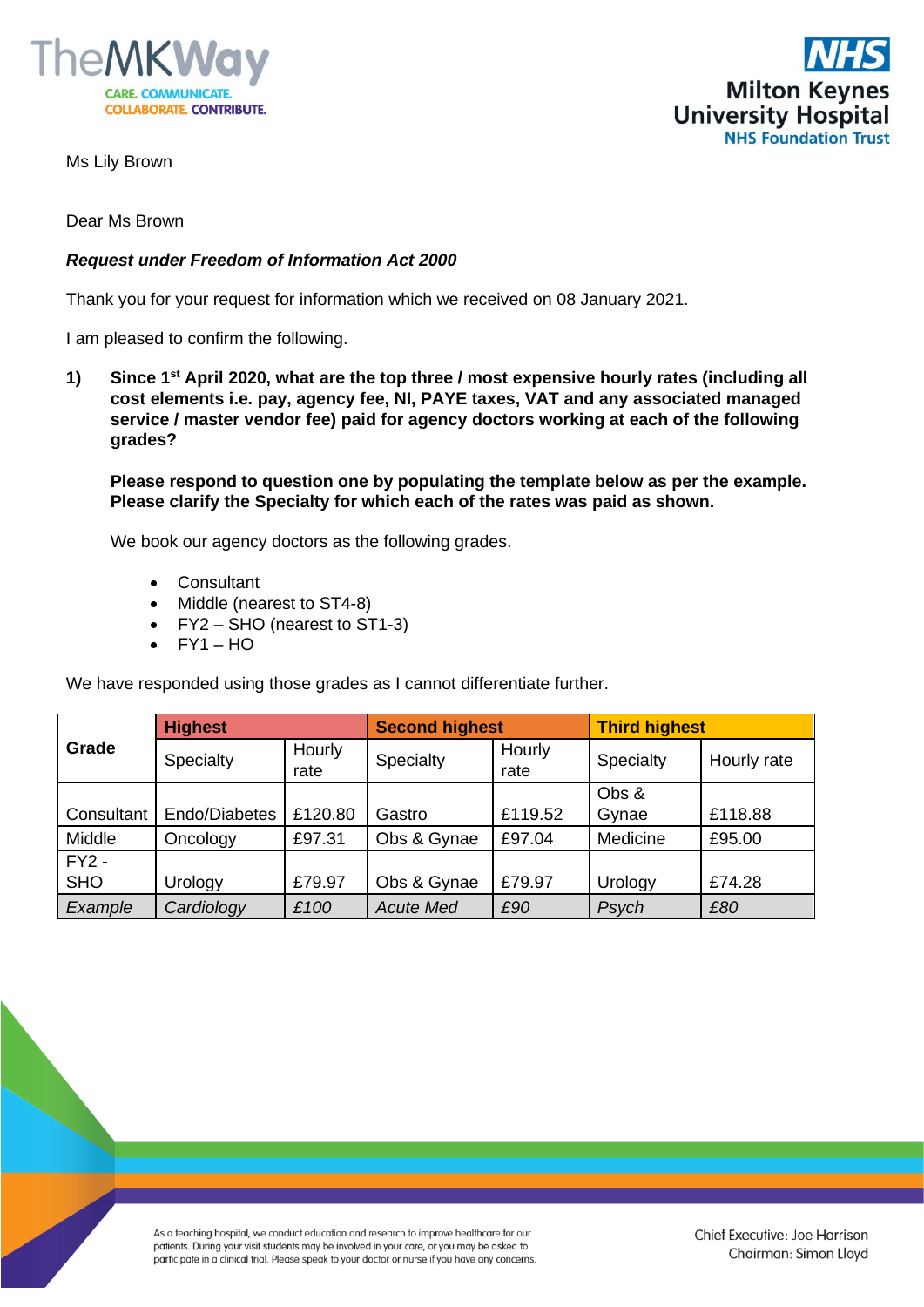**2) Since 1st April 2020, what are the bottom three / least expensive hourly rates (including all cost elements i.e. pay, agency fee, NI, PAYE taxes, VAT and any associated managed service / master vendor fee) paid for agency doctors working at each of the following grades?**

|                       | <b>Lowest</b>  |                | <b>Second lowest</b> |                | <b>Third lowest</b> |                |
|-----------------------|----------------|----------------|----------------------|----------------|---------------------|----------------|
| Grade                 | Specialty      | Hourly<br>rate | Specialty            | Hourly<br>rate | Specialty           | Hourly<br>rate |
| Consultant            | Uro/Gynae      | £99.00         | Obs &<br>Gynae       | £106.04        | Haematology         | £106.73        |
| Middle                | Obs &<br>Gynae | £48.68         | T&O                  | £67.45         | T&O                 | £69.00         |
| $FY2 -$<br><b>SHO</b> | Obs &<br>Gynae | £43.83         | Surgery              | £50.00         | Medicine            | £50.52         |
| Example               | Cardiology     | £100           | <b>Acute Med</b>     | £90            | Psych               | £80            |

**Please respond to question one by populating the template below as per the example. Please clarify the Specialty for which each of the rates was paid as shown.**

**3) For each of the "job titles" (Grade / Specialty) mention in your response to questions 1 and 2, please disclose the average hourly rate paid for agency doctors of the same Grade and Specialty since 1st April 2020.**

**There should be a maximum of 18 unique "job titles" in the tables above; please use the template below as per the example given at the bottom.**

| <b>Job Title</b> | <b>Grade / Speciality</b>  | <b>Average hourly rate</b> |  |  |
|------------------|----------------------------|----------------------------|--|--|
|                  | Consultant - Endo/Diabetes | £120.80                    |  |  |
| 2                | Consultant - Gastro        | £119.52                    |  |  |
| 3                | Consultant - Obs & Gynae   | £118.88                    |  |  |
| $\overline{4}$   | Consultant - Uro/Gynae     | £99.00                     |  |  |
| 5                | Consultant - Haematology   | £106.73                    |  |  |
| 6                | Middle - Oncology          | £97.31                     |  |  |
| $\overline{7}$   | Middle - Obs & Gynae       | £72.86                     |  |  |
| 8                | Middle - Medicine          | £95.00                     |  |  |
| 9                | Middle - T&O               | £69.00                     |  |  |
| 10               | FY2 - Urology              | £79.97                     |  |  |
| 11               | FY2-Obs & Gynae            | £61.90                     |  |  |
| 12               | FY2 - Surgery              | £53.06                     |  |  |
| 13               | FY2 - Medicine             | £50.52                     |  |  |
| Example          | Consultant / Psychiatry    | £82.40                     |  |  |

You are advised that this information is provided in accordance with the Freedom of Information Act 2000 and is for your personal use. Any re-use of this information will be subject to copyright and the Re-Use of Public Sector Information Regulations (1st July 05) and authorisation from